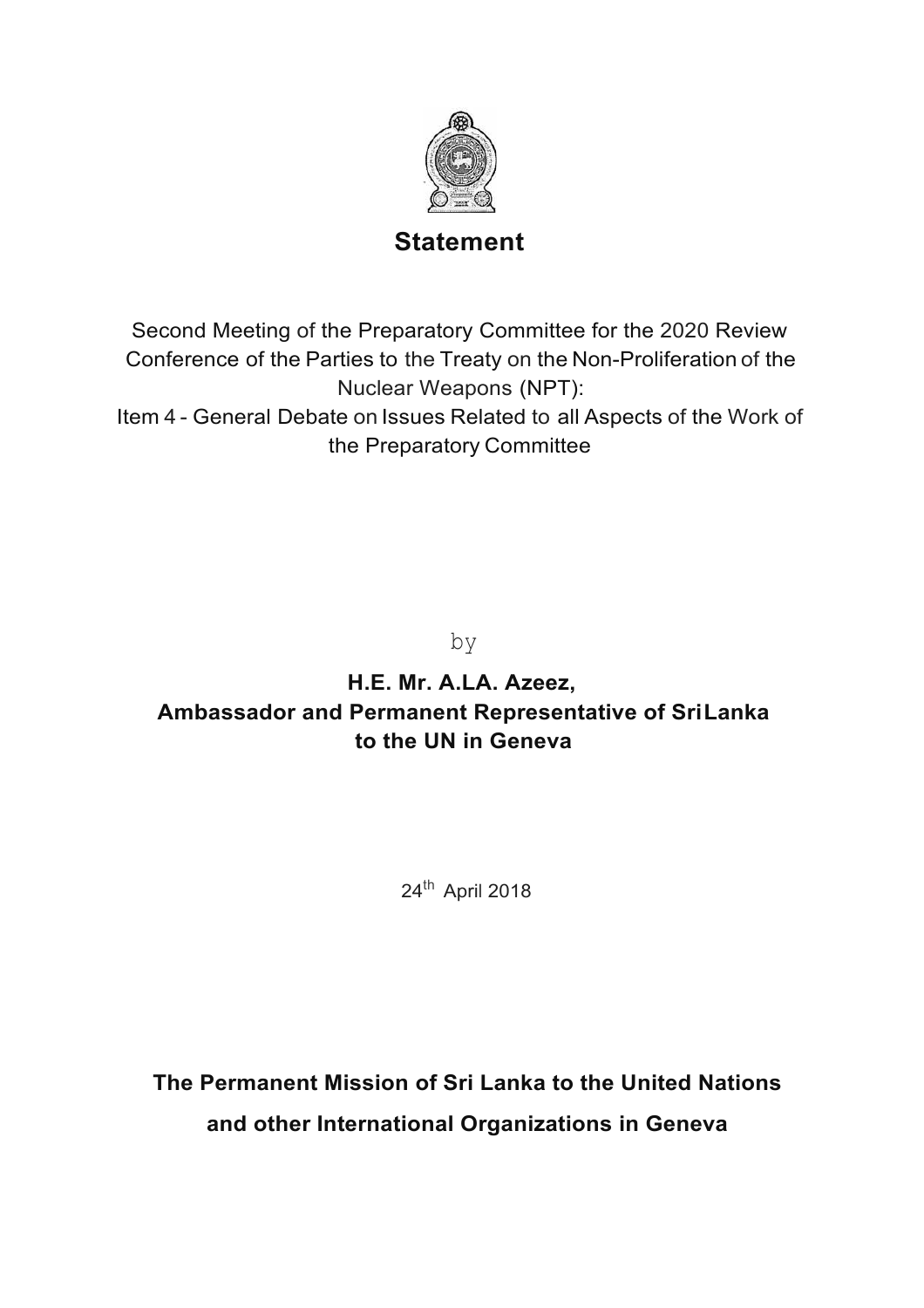Mr. President, Excellencies, delegates, Ladies and Gentlemen,

Sri Lanka expresses its full support and cooperation for the work of this Committee under your able stewardship. We note the diverse aspects of the discussions that emerged in Vienna where the First Preparatory Meeting was held last year. We strongly believe that our deliberations during this second Prep-Com would build on these aspects and help move forward the NPT Agenda.

It is imperative that all our efforts be geared to ensuring that the 2020 Review Conference will lead to a consensus outcome, which galvanizes the commitments made in the 1995 Review Conference. Securing a world free of nuclear weapons should remain our first and foremost priority.

### Mr. President,

The NPT provides an international framework for advancing nuclear nonproliferation, peaceful use of nuclear energy and nuclear disarmament. These are the 'core' components of the Treaty on which States Parties have committed themselves to implement their obligations. These in our view are inter linked and are mutually reinforcing. General and comprehensive elimination of all nuclear weapons remains the ultimate goal that should be reached through progressive steps. The reality today, however, is a pronounced lack of will to progressively move forward in this area. Instead, an increasing tendency has been observed of seeking refuge behind terminologies , such as 'incremental approach', 'step-by-step approach', 'progressive realization'. Today, we have come to a stage in the peace and security discourse where such terminologies are no longer seen to have any practical value or meaning. Any serious, concerted efforts towards adopting a comprehensive package at the 2020 NPT Review must be bolstered by reaffirmation of a clear commitment by all parties to all the obligations and the Principles of the NPT.

Mr. President,

Sri Lanka reiterates the importance of the NPT as the global regime for nuclear non-proliferation and disarmament which ensures a balanced and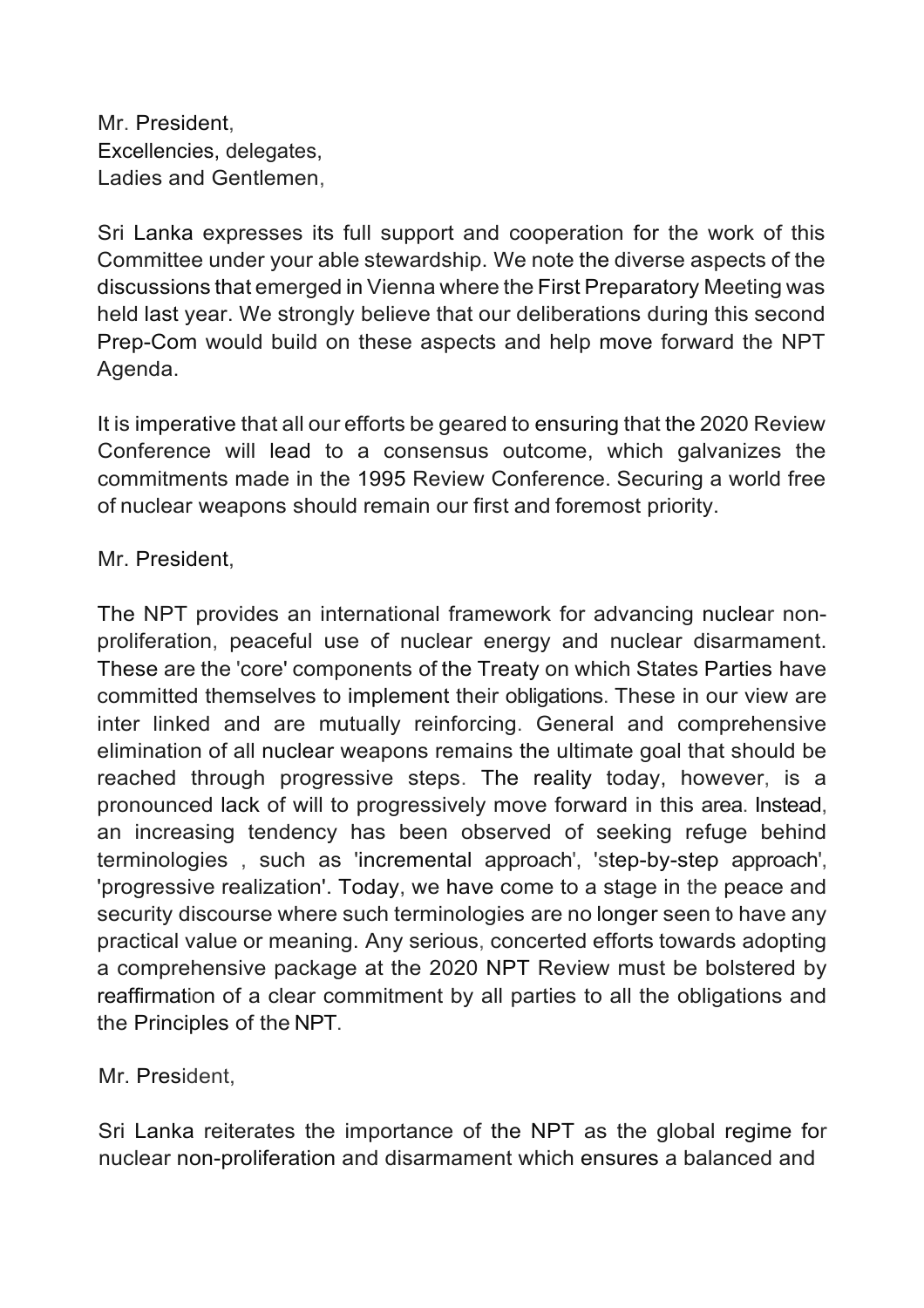non-discriminatory approach to building international peace and security, while safeguarding the economic development prospects for all, through equal access to technology advancing peaceful uses. We support all efforts towards achieving the universalizationof the NPT as the legal regime that enjoys the participationof the largest number of Member States of the United Nations including the P5. We also support the call for application of the full scope of the IAEA safeguards to ensure meaningful implementation of the provisions in theTreaty.

Lack of progress in the effective implementation of Article VI is a worrying trend. Moving away from this realistic path to disarmament may lend itself, in the medium to long term, to a possible re-emergence of an arms race, with far reaching consequences for humanity if it happened. It is important to recall at this point, that the commitments contained in the 1995 NPT Review package, particularly with regard to disarmament had been secured as a result of State parties agreeing to extend the NPT regime in the first place, without prejudice to the already ingrained obligation towards disarmament in the treaty.

#### Mr. President,

As we address the dichotomy between the lack of progress in disarmament and increasing emphasis and efforts on non-proliferation, we take this opportunity to call upon all states parties with the ability to do so, to manifest their clear commitment to the principle of disarmament by enhancing their support for, and investment in, disarmament training and education provided by the UN and other organisations including in the developing countries. Such programmes will particularly help developing countries to harness the peaceful uses of nuclear technology and energy, while contributing to international peace and security measures. That will also enable networking and coordination among states, strengthening understanding and cooperation in other important areas such as nuclearsecurity.

We do not need to overemphasize right of all NNWS who are Parties to the NPT to receive effective, universal, unconditional, non-discriminatory, irrevocable and legally binding security assurances against the use or threat of use of nuclear weapons under all circumstances. We recall in this regard the July 1996 ICJ Advisory Opinion on the legality of the threat or use of nuclear weapons. Given the scale of death and destruction that couldarise